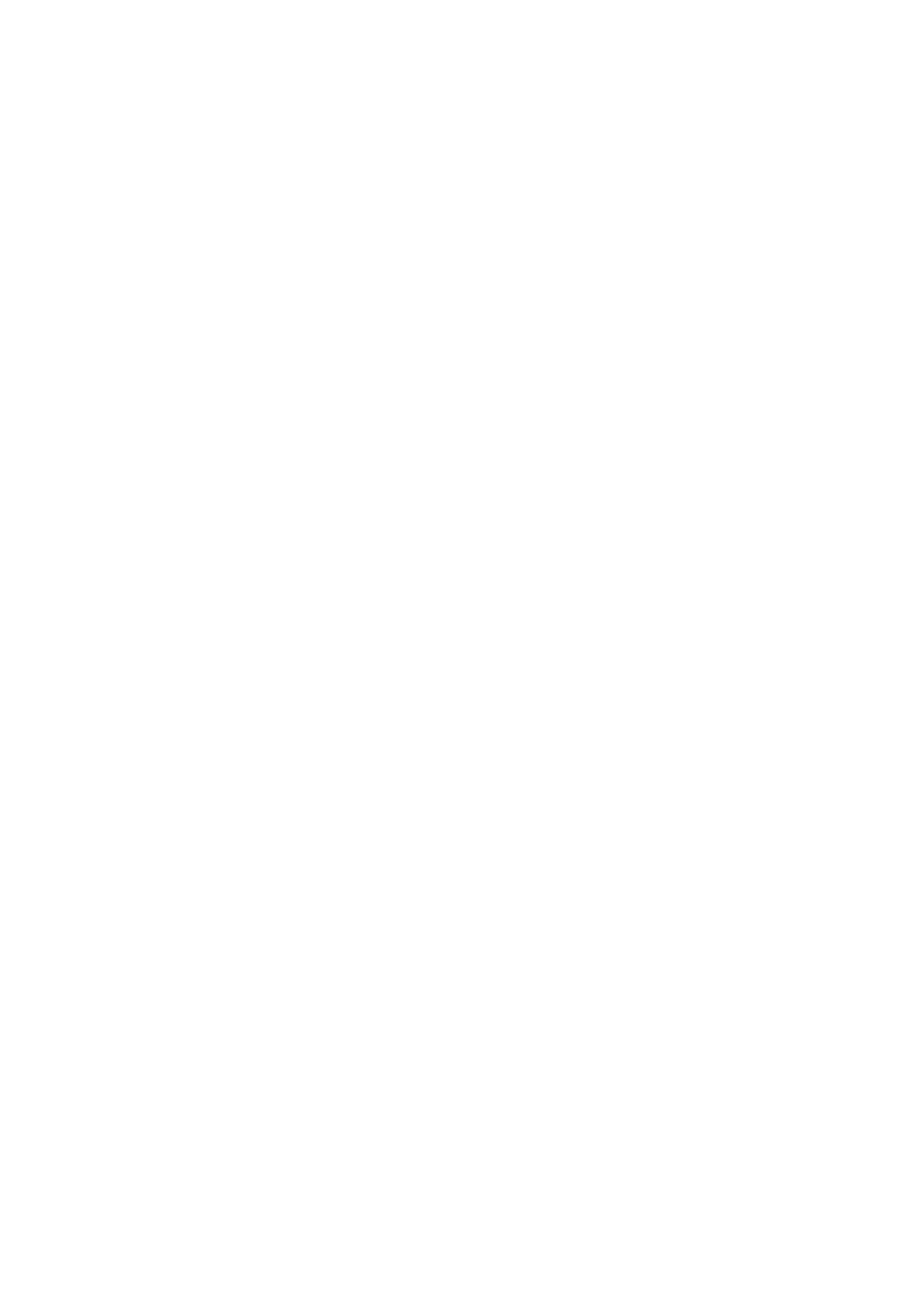Statutory Document No. 2018/0122



*Currency Act 1992*

# **CURRENCY (ROYAL WEDDING) (£2 COIN) ORDER 2018**

*Laid before Tynwald: 15 May 2018 Coming into Operation in accordance with Article 2*

The Treasury makes the following Order under section 5(1) (a) (b) and (d) of the Currency Act 1992.

# <span id="page-2-0"></span>**1 Title**

This Order is the Currency (Royal Wedding) (£2 Coin) Order 2018.

### <span id="page-2-1"></span>**2 Commencement**

This Order comes into operation on the day after it is made.

# <span id="page-2-2"></span>**3 Interpretation**

In this Order "**Royal Wedding coin**" (without more) means a coin issued by the Treasury of the denomination of £2, which conform to the requirement as to weight, composition, form and dimension specified in the Schedule.

# <span id="page-2-3"></span>**4 Denomination and face value of Royal Wedding coin**

The permissible denomination of a Royal Wedding coin, and the face value of such a coin, is £2.

# <span id="page-2-4"></span>**5 Design of Royal Wedding coin**

- (1) The obverse of the coin shall bear—
	- (a) the effigy of HM Queen Elizabeth by Jody Clark, for use on the coinage of the Crown Dependencies and the countries of the Commonwealth; and
	- (b) the inscription "QUEEN ELIZABETH II ISLE OF MAN" and the year of issue.
- (2) The arrangement of the obverse is shown in Figure 1.

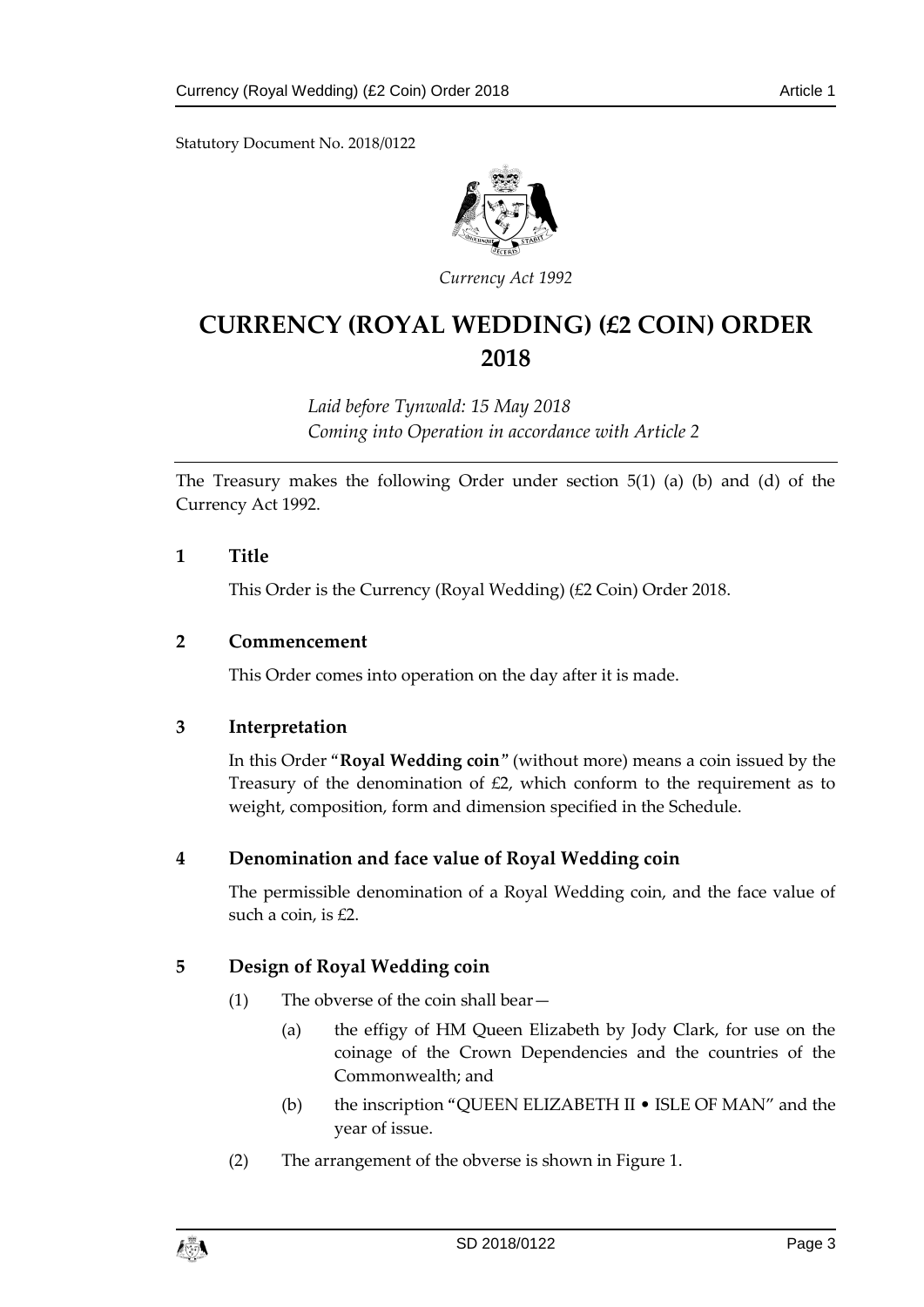

*Figure 1 - The obverse*

- (3) The reverse of the coin shall bear
	- (a) images depicting two wedding bells, as found at St. Georges Chapel, Windsor Castle, bearing the Latin inscription "VENITE EXVLTEMVS DOMINO", which translates as "O come, let us sing unto the Lord)
	- (b) the inscription "H.R.H. PRINCE HENRY OF WALES" and "19TH May 2018" on the prominent bell and "MS. MEGHAN MARKLE" and "ST. GEORGE'S CHAPEL" on the on the other bell
	- (d) ribbons adorn the bells in the shape of a heart
	- (e) at the uppermost point the triskelion and at the lower point, the value of the coin is depicted as the numeral "2" and the word "POUNDS" in a circle, each within an arc intersecting the edge of the coin
	- (g) the coin is surrounded by an interlocking Celtic border, as shown in Figure 2.

*Figure 2 – The reverse*



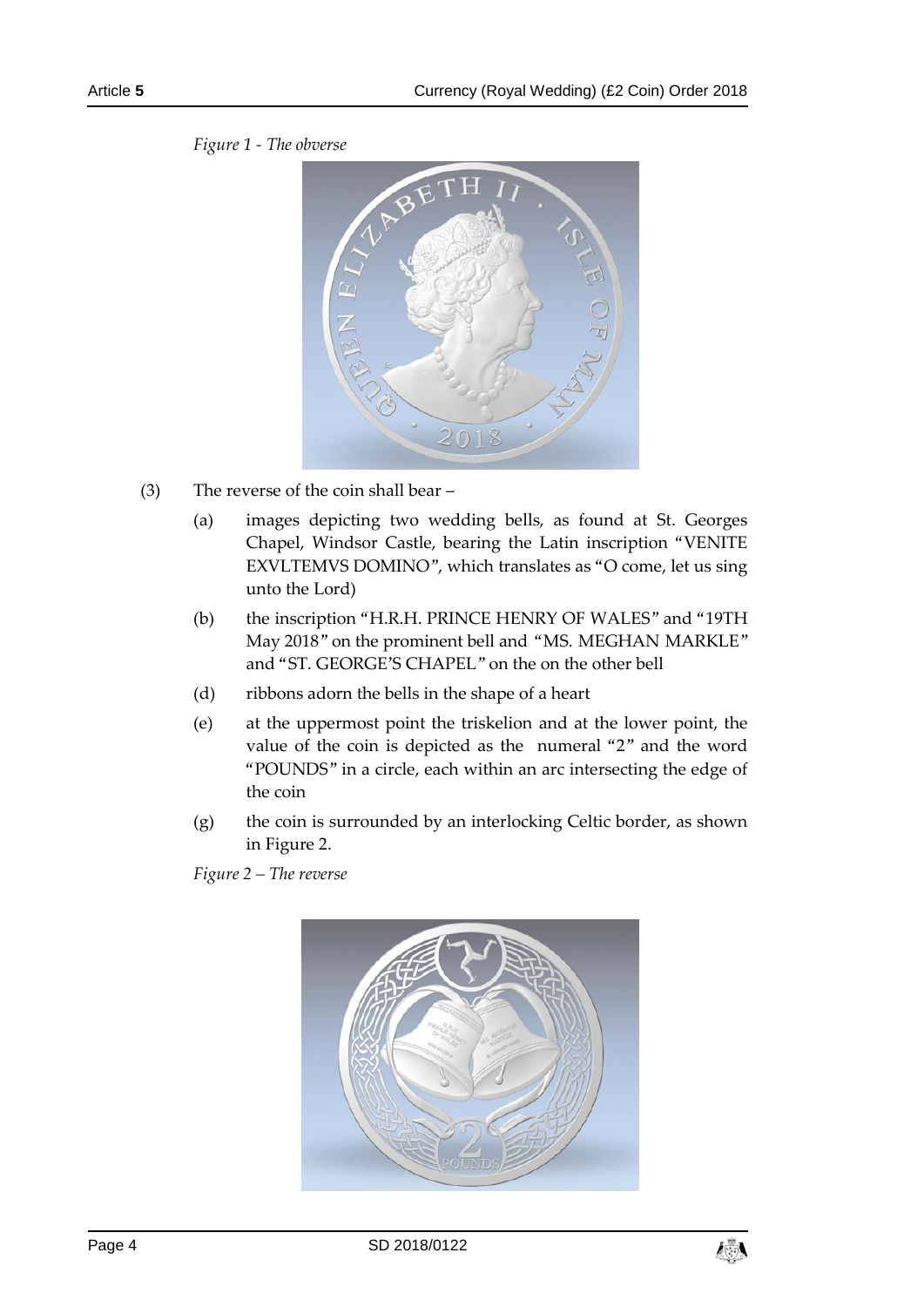# <span id="page-4-0"></span>**6 Weight, composition, dimensions and amount of tolerance and variation of the Royal Wedding £2 coin**

- (1) The Schedule specifies the weight, composition and dimension of the Royal Wedding £2 coin and the amount of tolerance allowed, but subject to paragraph (2).
- (2) Despite any other provision of this Determination, a Royal Wedding  $\text{\pounds}2$ coin that otherwise conforms to the provisions specified in the Schedule may be minted at double the weight shown in Column 7 of the Schedule as a *piedfort*.

# **MADE 6 TH APRIL 2018**

*Signed by authority of the Minister for the Treasury*

**R W HENDERSON** *Member of the Treasury*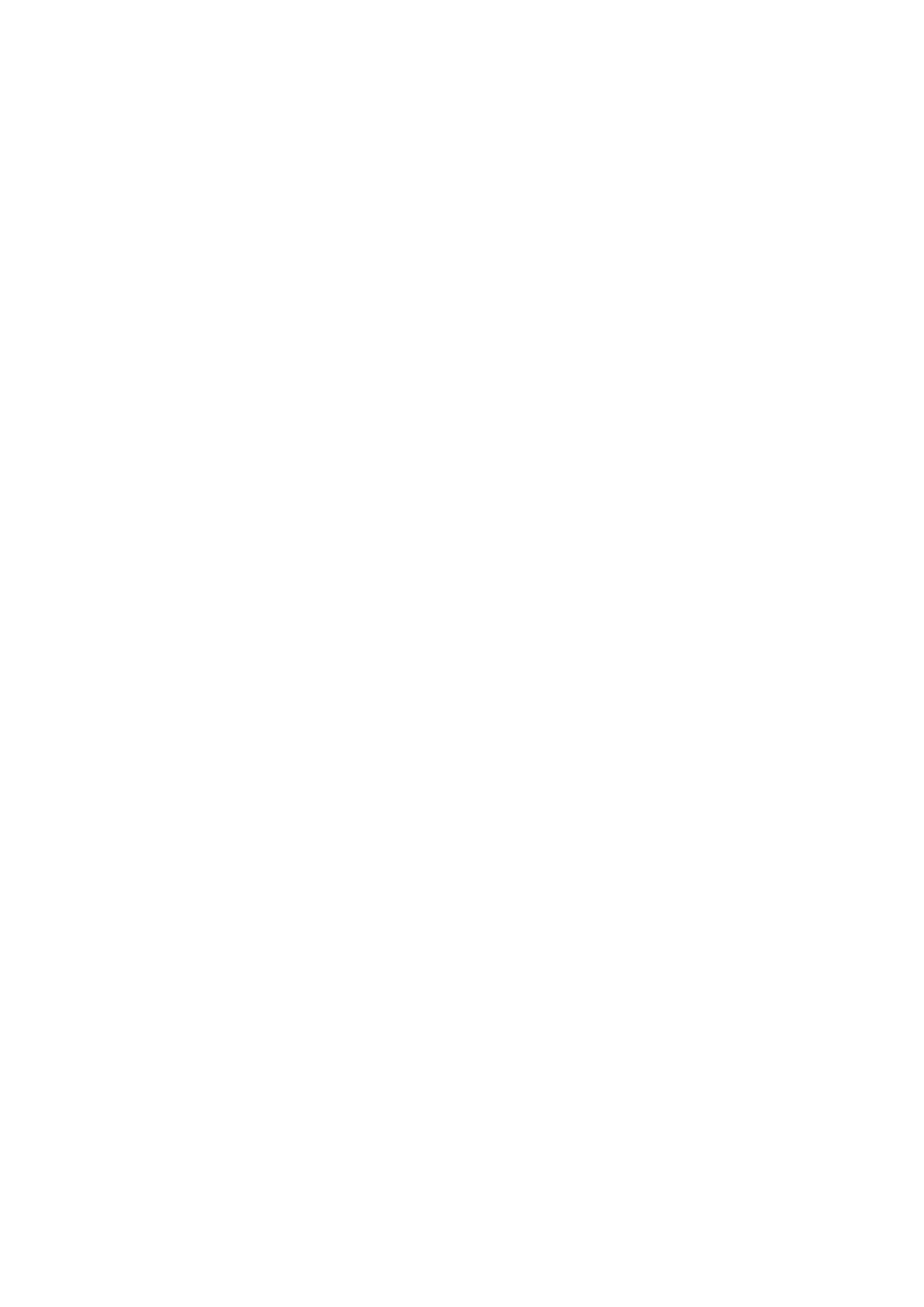### **THE SCHEDULE**

### Articles 4 and 6

# <span id="page-6-0"></span>**WEIGHT, COMPOSITION, DIMENSIONS OF COINS AND THE AMOUNT OF TOLERANCE ALLOWED**

| Denomination      | Metal                                          | Composition                         | Finish                           | <b>Additional</b><br>Design<br><b>Detail</b> | <b>Size</b><br>(mm) | Weight<br>(Grams) | <b>Tolerance</b><br>(Gramst) | <b>Rim</b><br>Finish    |
|-------------------|------------------------------------------------|-------------------------------------|----------------------------------|----------------------------------------------|---------------------|-------------------|------------------------------|-------------------------|
| <b>Two Pounds</b> | CuNi (inner)<br>and<br>Nickel/Brass<br>(outer) | 75Cu / 25Ni<br>4Ni / 76Cu /<br>20Zn | <b>Brilliant</b><br>Uncirculated | $\overline{\phantom{0}}$                     | 28.4                | 12                | 0.42                         | Milled /<br>Interrupted |
| <b>Two Pounds</b> | Silver (Ag)                                    | 925/1000<br>Αg                      | Proof                            | Gold<br>Plated                               | 28.4                | 12                | 0.146                        | Milled /<br>Interrupted |
| <b>Two Pounds</b> | Gold (Au)                                      | 916/1000<br>Au                      | Proof                            | <b>Rose Gold</b><br>Plated                   | 28.4                | 15.98             | 0.124                        | Milled /<br>Interrupted |